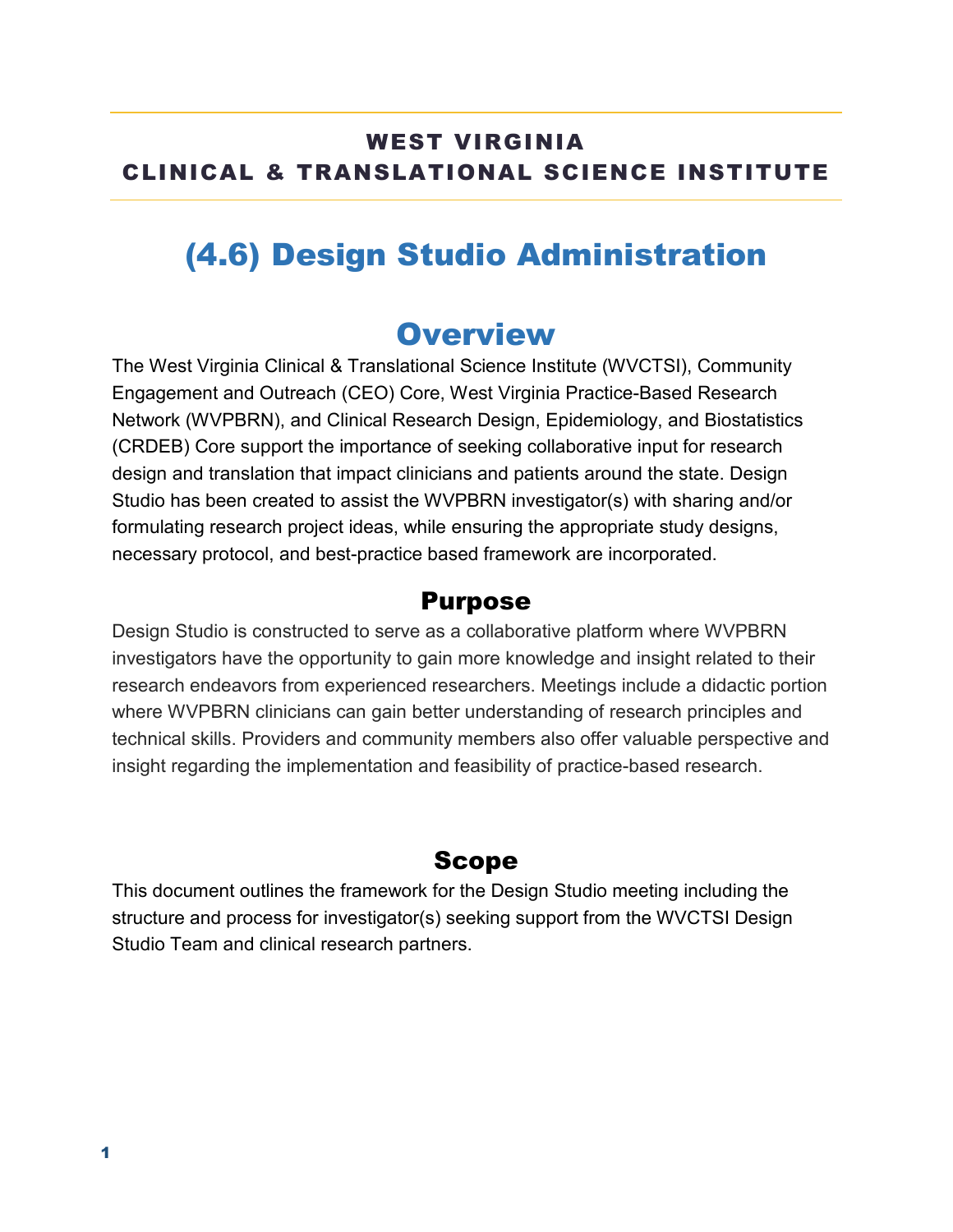### Clarification

All project partners and/or teams should follow their institutional policies and procedures regarding project protocols and Internal Review Board submissions in addition to engaging the Design Studio team.

#### **Definitions**

During Design Studio sessions, investigators present their research ideas to experienced investigators either in-person or via teleconference. A didactic portion will be offered on a variety of research-related competencies. Services (in addition to the delivery of prepared didactic presentations) offered by the Design Studio team and contributing partners include:

- Feedback regarding study design and methods
- Sample size discussion
- Statistical analysis considerations
- Endpoint review
- Connections between investigators and communities
- Strategies for result dissemination

**Design Studio Team:** The team includes the WVPBRN Coordinators and directors, the biostatistician, and other clinical researchers from the Network.

# **Policy**

Project ideas should be submitted to the WVPBRN Coordinator at least 2 weeks prior in order to determine meeting agenda, space availability, and expectations for supporting partners.

#### Procedures

1. Individual investigators will submit research ideas to the WVPBRN Coordinator for consideration. The WVPBRN Coordinator will ensure that necessary information is complete, properly recorded, and conveyed to the biostatistician and clinical researcher assisting with the session.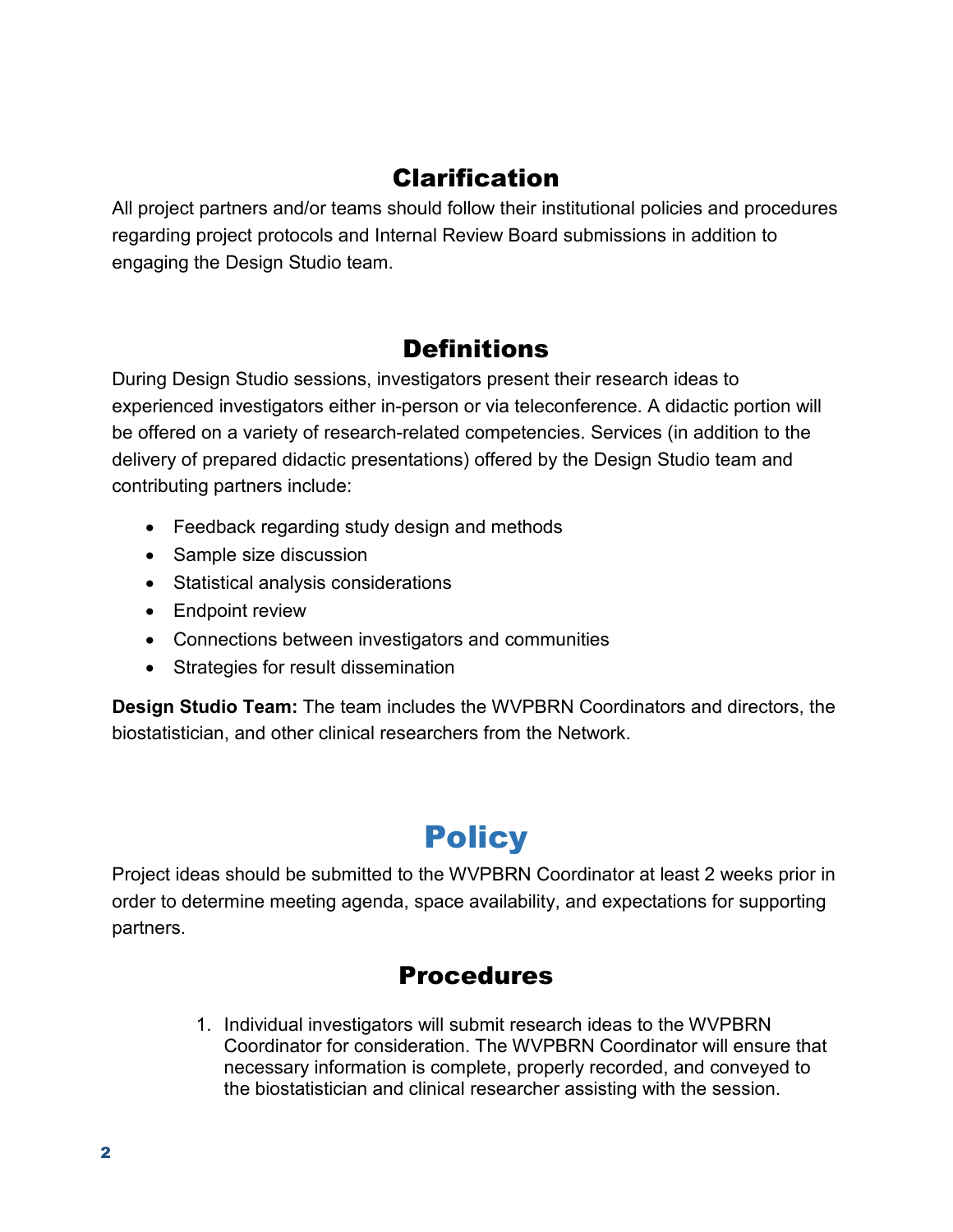Project proposals and/or discussion topics will be limited to a maximum of two per meeting.

- 2. Once an idea is reviewed by the WVPBRN Coordinator(s)and Directors, and Biostatistician,, the presentation will be added to the Design Studio agenda and disseminated at least 3 days prior to the session.
- 3. During the meeting, the biostatistician and clinical researcher will deliver project feedback and a didactic portion, which will be recorded and later distributed to attendees and posted on Youtube.
- 4. The WVPBRN Coordinator will maintain regular communication and project support for partners/attendees as applicable.
- 5. The Design Studio promotional flyer with the meeting dates and tutorial topics, and any project information will be distributed to social media followers (Facebook & Twitter), listserv email groups, newsletter subscribers, etc.
- 6. Each year the Design Studio team and partners will select a lead Biostatistician facilitator. In the event the lead biostatistician is unable to attend a meeting, he or she will provide assistance in finding a substitute for that session..

## Roles and Responsibilities

1. *Lead Biostatistician Facilitator*: Responsibilities include review of project ideas, offering feedback during the meeting, providing guidance to other active partners, and ensuring meeting agenda is appropriate.

2*. WVPBRN Coordinator*: Responsibilities include scheduling meeting date and time, acting as a WVCTSI point of contact for participants and staff members, promoting the meeting, creating the agenda, recording meeting minutes, reserving and setting up meeting space and/or telecommunication equipment, preparing meeting materials, assisting the coordinator with meeting structure, keeping records of Design Studio general information, and dissemination of meeting materials.

3. *WVPBRN Assistant Director*: Responsibilities include overseeing the development and process of Design Studio meetings and activities, and tracking metrics to evaluate success.

4. The CEO and CRDEB Cores reserve the right to request additional information at any time to aid the review process. Project details shall not be distributed for any use other than communicating with contributing partners and sharing within the CEO and CRDEB Cores and the WVCTSI Design Studio team.